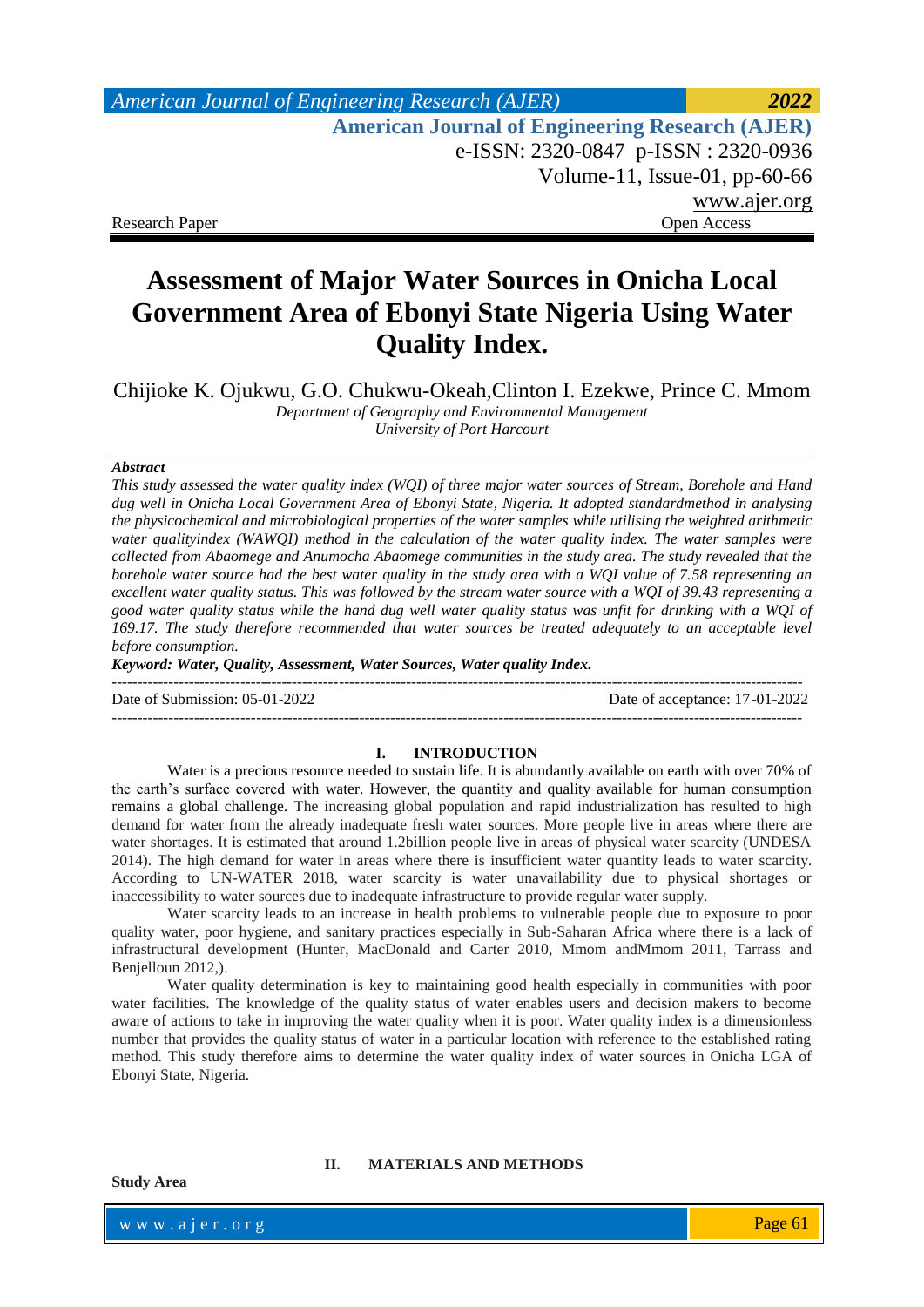The study area (Onicha LGA) is in Ebonyi State, Nigeria. It lies approximately latitude 6°11'N and Longitude 782'E. Onicha LGA is one of the thirteen LGAs in Ebonyi State with a population of 236609 according to the 2006 national population census. Onicha LGA is also located in the southern part of the state, particularly in Ebonyi South Senatorial zone. The headquarters of the LGA is in Isu town. The people of Onicha LGA are predominantly of the Igbo ethnic group.The LGA enjoys two climatic periods of rainy and dry seasons just like the rest of the state. The average temperature in the area is 28 degC. Farming is the major occupation of the people with such crops as yam, rice, cassava, maize grown in large quantities within the study area.



**Figure 1:** Onicha LGA showing communities

### **Sample and Sampling Method**

The samples were collected from three major water sources in the study area. While stream and hand dug well samples were collected from Abaomege community, borehole sample was collected from Anumocha Abaomege community. Both communities are within the Onicha LGA.Physicochemical and microbiological analysis of the water samples were conducted to determine the water quality index. The parameters that were analysed includes pH, Electrical Conductivity, Total Dissolved Solids (TDS), Total Suspended Solids (TSS), Total Hardness (TH), Arsenic (As), Zinc (Zn), Copper (Cu), Lead (Pb), Iron (Fe), Heterotrophic plate count (HPC) and Total Coliform (TC).The physical parameters like the pH, TDS and TSS were analysed in-situ. Other parameters like the heavy metals of Zinc, Lead, Arsenic, Copper, and Iron were analysed using the Atomic Adsorption spectroscopy. The microbiological parameters such as Total Coliform count were analysed using the Most Probable Number (MPN) – multiple tube technique for coliform enumeration.

### **Water Quality Index Determination**

The Water Quality Index (WQI) provides a single number that makes it easy to understand water quality status. It states the overall water quality at a certain location and time using the measured values of selected water quality parameters. This study therefore adopted the use of the weighted arithmetic water quality index (WAWQI) method as was expressed by the following authors in their studies; Tiwari and Mishra (1985), Singh (1992), Patel and Desai (2006),Das, Panigrahi and Panda (2012) and Oni and Fasakin (2016). The World Health Organization (WHO) and the National Standard for Drinking Water Quality (NSDWQ) standards were used in the WQI calculation in this study. The overall WQI is expressed by the following equation: WQI =∑QnWn/∑Wn.Therefore,

 $Wn = K/Sn$ 

Where  $Wn =$  Unit weight for nth parameter

 $n =$  Number of water quality parameters

Sn= Standard permissible value for nth parameter (NSDWQ/WHO)

 $k =$  Proportionality constant.

 $On = 100$ [Vn -Vio] /[Sn - Vio]

 $Qn =$ Quality rating for the nth water quality parameter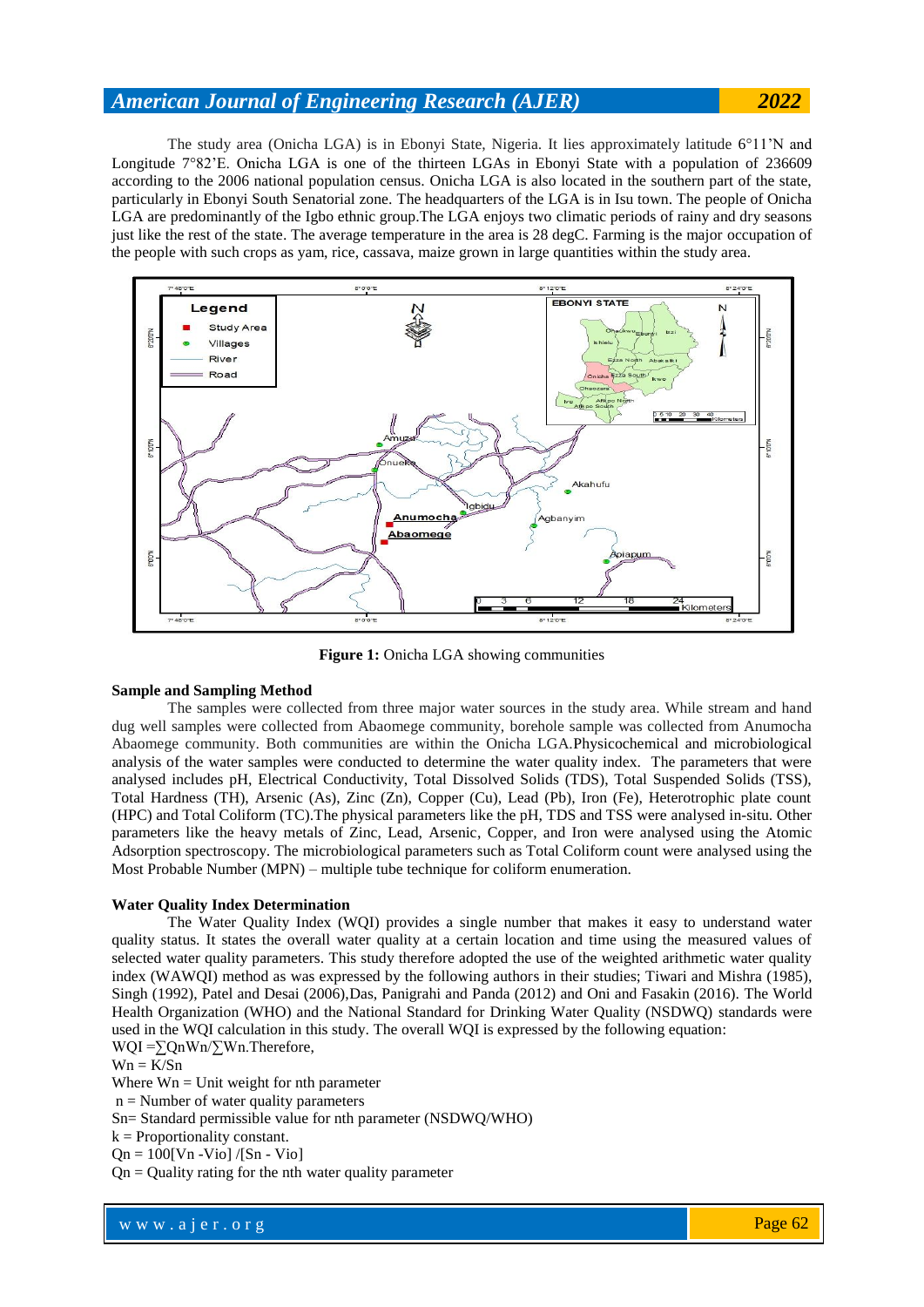$Vn =$  Estimated value of the nthparameter at a given water sampling station

Sn = Standard permissible value of the nthparameter (NSDWQ/WHO)

Vio = Ideal value of nth parameter in pure water (i.e., 0 for all other parameters except the parameters pH and Dissolved oxygen(7.0 and 14.6 mg/l respectively)

The unit weight was calculated by a value inversely proportional to the recommended standard value Sn of the corresponding parameter.

Therefore, the water quality index rating and status is stated as given below:

|  | Table 1.0: WQIRating and Status |  |
|--|---------------------------------|--|
|--|---------------------------------|--|

| <b>Water Quality Index Rating</b> | <b>Water Quality Status</b> |
|-----------------------------------|-----------------------------|
| $0 - 25$                          | Excellent                   |
| $25 - 50$                         | Good                        |
| 51-75                             | Poor                        |
| 76-100                            | Very poor                   |
| >100                              | Unfit for drinking          |
|                                   |                             |

## **III. RESULTS AND DISCUSSION**

The result of the water quality index calculation for the three water sources of stream, hand dug well, and borehole are shown in tables 2.0, 3.0 and 4.0 respectively. The WQI value for the stream water source is 39.43. Stream is a surface water source which is open to indiscriminate use by all living organisms including humans and animals.Anthropogenic activities impact surface water quality especially in rural areas (Khatri and Tyagi2015).Animals and humans alike use this water source for drinking and humans extend the usage for domestic activities withwaste products usually dumped intothe surface water sources, thereby contaminating it. Defecation from both humans and animals into surface water sources are common especially in rural areas, leading to increase in the spread of microbiological contaminants into thewater source (GwimbiGeorgeand Ramphalile 2019). According to WHO2017, total coliform bacteriaare excreted in the faeces of humans and animals which can occur in both sewage and natural waters.They are an indication of faecal contaminationin water sources (NSDWQ 2007).Similarly, HPC organisms can grow in water and on surfaces in contact with water. TC and HPC measurements are also used to assess the cleanliness and integrity of water systems and the presence of biofilms (WHO 2017).Microbiological contamination can also be found in ground water sources.

The hand dug well water source presented a WQI value of 169.17 as shown in table 3.0. Physicochemical parameters like Zinc, Iron, Total hardness, and Lead all exceeded the NSDWQ/WHO standard. According to the NSDWQ, there are no known health impacts from Zinc and Iron. However, the daily zinc requirement for adult men is between 15 to 20mg/day, while for Iron is between 10 to 50mg/day according to WHO 2017. Above the acceptable limits of 3mg/L for zinc and 0.3mg/L for Iron in drinking water, meant acceptability concerns for water regulatory bodies and consumers. Lead contributed significantly to the high WOI value for the hand dug well water source in the study area. This finding is consistent with several studies conducted on water quality which revealed presence of lead in water sources across Ebonyi State where the study area is located (Iroha, Ude, Okoronkwo, Ovia, Okafor andAkuma 2020, Iganga, Aneke, Ejikeme and Nweli 2015, Onuorah, Nwoke and Odibo 2018).The presence of heavy metalslike lead and Arsenic in water sources above the recommended limit is considered a health risk. Lead is carcinogenic. It is toxic to the human nervous system and equally affects mental developments in infants (NSDWQ 2007).

| $Vn/Sn$ * |           |    |      |               |                  |         |    |    |       |            |       |
|-----------|-----------|----|------|---------------|------------------|---------|----|----|-------|------------|-------|
|           | Parameter | Sn | 1/Sn | $\sqrt{1/Sn}$ | $K=1/\sum(1/Sn)$ | Wn=K/Sn | Vo | Vn | Vn/Sn | $100 = On$ | Wn*Qn |

**Table 2.0: Water Quality Index for Stream Water Source**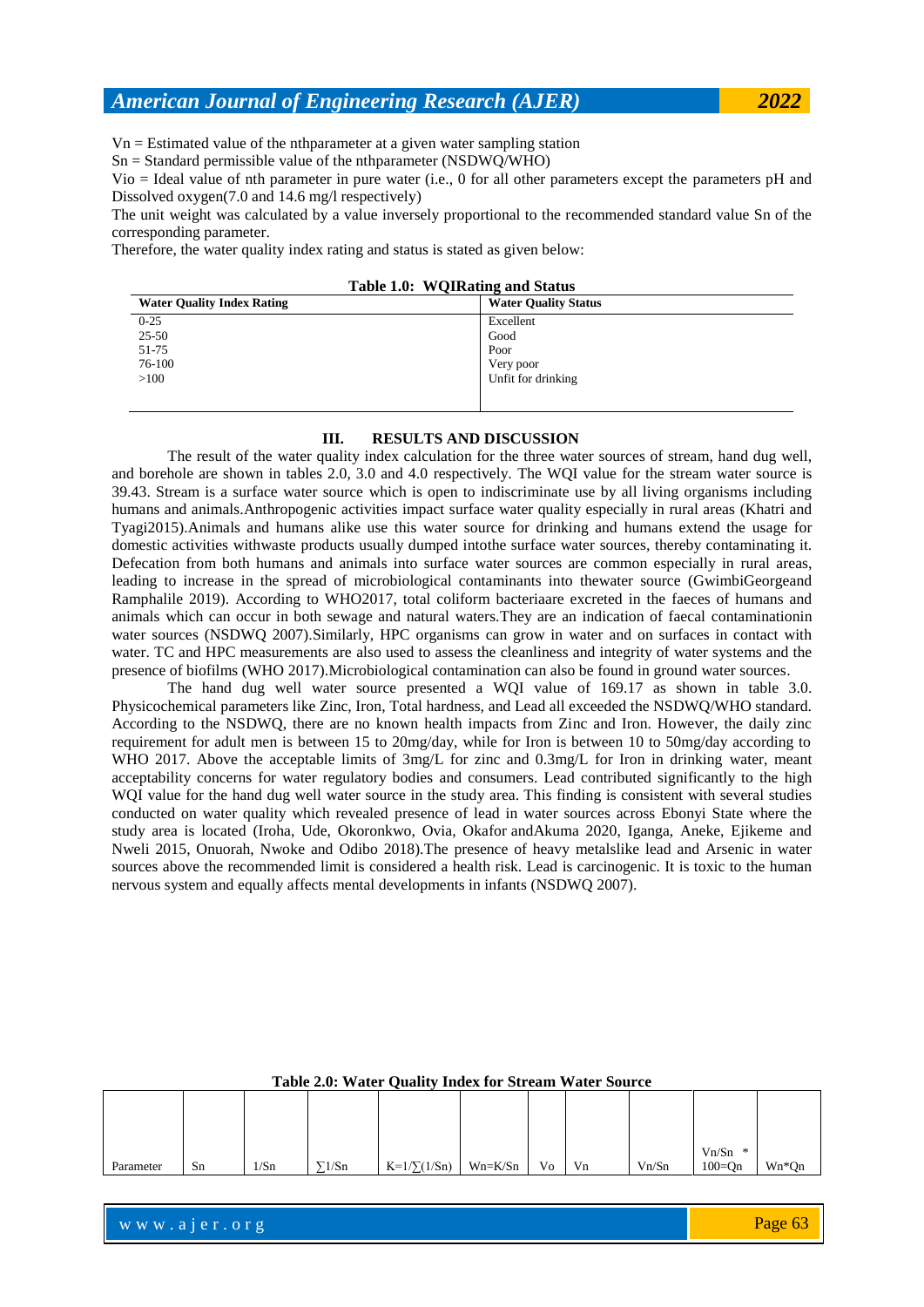| pH         | $6.5 - 8.5$ | 0.117647 | 204.90598 | 0.00488029 | 0.000574 | 7            | 6.65     | 0.23     | 23         | 0.013205  |
|------------|-------------|----------|-----------|------------|----------|--------------|----------|----------|------------|-----------|
|            |             |          |           |            |          |              |          |          |            |           |
| Cond.      | 1000        | 0.001    | 204.90598 | 0.00488029 | 4.88E-06 | $\Omega$     | 15       | 0.015    | 1.5        | 7.32E-06  |
| Zn         | 3           | 0.333333 | 204.90598 | 0.00488029 | 0.001627 | $\Omega$     | 65.08    | 21.69333 | 2169.333   | 3.52899   |
| Fe         | 0.3         | 3.333333 | 204.90598 | 0.00488029 | 0.016268 | $\mathbf{0}$ | 0.498    | 1.66     | 166        | 2.700425  |
| Pb         | 0.01        | 100      | 204.90598 | 0.00488029 | 0.488029 | $\theta$     | 0.00625  | 0.625    | 62.5       | 30.50179  |
| Cu         |             | 1        | 204.90598 | 0.00488029 | 0.00488  | $\Omega$     | 0.0205   | 0.0205   | 2.05       | 0.010005  |
| Arsenic    | 0.01        | 100      | 204.90598 | 0.00488029 | 0.488029 | $\mathbf{0}$ | 0.000425 | 0.0425   | 4.25       | 2.074122  |
| TH         | 150         | 0.006667 | 204.90598 | 0.00488029 | 3.25E-05 | $\mathbf{0}$ | 187.195  | 1.247967 | 124.7967   | 0.00406   |
| <b>TDS</b> | 500         | 0.002    | 204.90598 | 0.00488029 | 9.76E-06 | $\Omega$     | 1.1265   | 0.002253 | 0.2253     | $2.2E-06$ |
| TSS        | 500         | 0.002    | 204.90598 | 0.00488029 | 9.76E-06 | $\Omega$     | 0.8005   | 0.001601 | 0.1601     | 1.56E-06  |
| TC         | 10          | 0.1      | 204.90598 | 0.00488029 | 0.000488 | $\Omega$     | 121      | 12.1     | 1210       | 0.590515  |
| <b>HPC</b> | 100         | 0.01     | 204.90598 | 0.00488029 | 4.88E-05 | $\theta$     | 216.9    | 2.169    | 216.9      | 0.010585  |
|            |             | 204.906  |           |            |          |              |          |          | <b>WQI</b> | 39.43     |

**Table 3.0: Water quality Index for Hand Dug Well Water Source**

|            |            |          |               |                 |           |                |         |          | $Vn/Sn$ *  |          |
|------------|------------|----------|---------------|-----------------|-----------|----------------|---------|----------|------------|----------|
| Parameter  | Sn         | 1/Sn     | $\Sigma$ 1/Sn | $K=1/\sum 1/Sn$ | $Wn=K/Sn$ | Vo             | Vn      | Vn/Sn    | $100 = Qn$ | Wn*Qn    |
| pН         | 6.5<br>8.5 | 0.117647 | 204.90598     | 0.00488029      | 0.000574  | 7              | 6.5     | 0.333    | 33.3       | 0.019119 |
|            |            |          |               |                 |           |                |         |          |            |          |
| Cond.      | 1000       | 0.001    | 204.90598     | 0.00488029      | 4.88E-06  | $\Omega$       | 30      | 0.03     | 3          | 1.46E-05 |
| Zn         | 3          | 0.333333 | 204.90598     | 0.00488029      | 0.001627  | $\overline{0}$ | 61.58   | 20.52667 | 2052.667   | 3.339201 |
| Fe         | 0.3        | 3.333333 | 204.90598     | 0.00488029      | 0.016268  | $\overline{0}$ | 0.312   | 1.04     | 104        | 1.691833 |
| Pb         | 0.01       | 100      | 204.90598     | 0.00488029      | 0.488029  | $\overline{0}$ | 0.03185 | 3.185    | 318.5      | 155.4371 |
| Cu         |            | 1        | 204.90598     | 0.00488029      | 0.00488   | $\overline{0}$ | 0.028   | 0.028    | 2.8        | 0.013665 |
| Arsenic    | 0.01       | 100      | 204.90598     | 0.00488029      | 0.488029  | $\overline{0}$ | 0.0017  | 0.17     | 17         | 8.296488 |
| TH         | 150        | 0.006667 | 204.90598     | 0.00488029      | 3.25E-05  | $\overline{0}$ | 97.8885 | 0.65259  | 65.259     | 0.002123 |
| <b>TDS</b> | 500        | 0.002    | 204.90598     | 0.00488029      | 9.76E-06  | $\overline{0}$ | 0.172   | 0.000344 | 0.0344     | 3.36E-07 |
| <b>TSS</b> | 500        | 0.002    | 204.90598     | 0.00488029      | 9.76E-06  | $\overline{0}$ | 0.5005  | 0.001001 | 0.1001     | 9.77E-07 |
| TC         | 10         | 0.1      | 204.90598     | 0.00488029      | 0.000488  | $\overline{0}$ | 75.5    | 7.55     | 755        | 0.368462 |
| <b>HPC</b> | 100        | 0.01     | 204.90598     | 0.00488029      | 4.88E-05  | $\overline{0}$ | 128.9   | 1.289    | 128.9      | 0.006291 |
|            |            | 204.906  |               |                 |           |                |         |          | WQI        | 169.17   |

|  |  |  |  | Table 4.0: Water Quality Index for Borehole Water Source |
|--|--|--|--|----------------------------------------------------------|
|  |  |  |  |                                                          |

|           |               |            |            |                 |           | Ā. |      |       | $Vn/Sn *$  |            |
|-----------|---------------|------------|------------|-----------------|-----------|----|------|-------|------------|------------|
| Parameter | Sn            | 1/Sn       | 1/Sn       | $K=1/\sum 1/Sn$ | $Wn=K/Sn$ |    | Vn   | Vn/Sn | $100 = On$ | $Wn*On$    |
|           |               | 0.11764705 | 204.905980 | 0.00488028      | 0.0005741 |    |      |       |            | 0.00574151 |
| pH        | $\Omega$<br>o |            |            |                 |           |    | 6.85 | U.I   | 10         |            |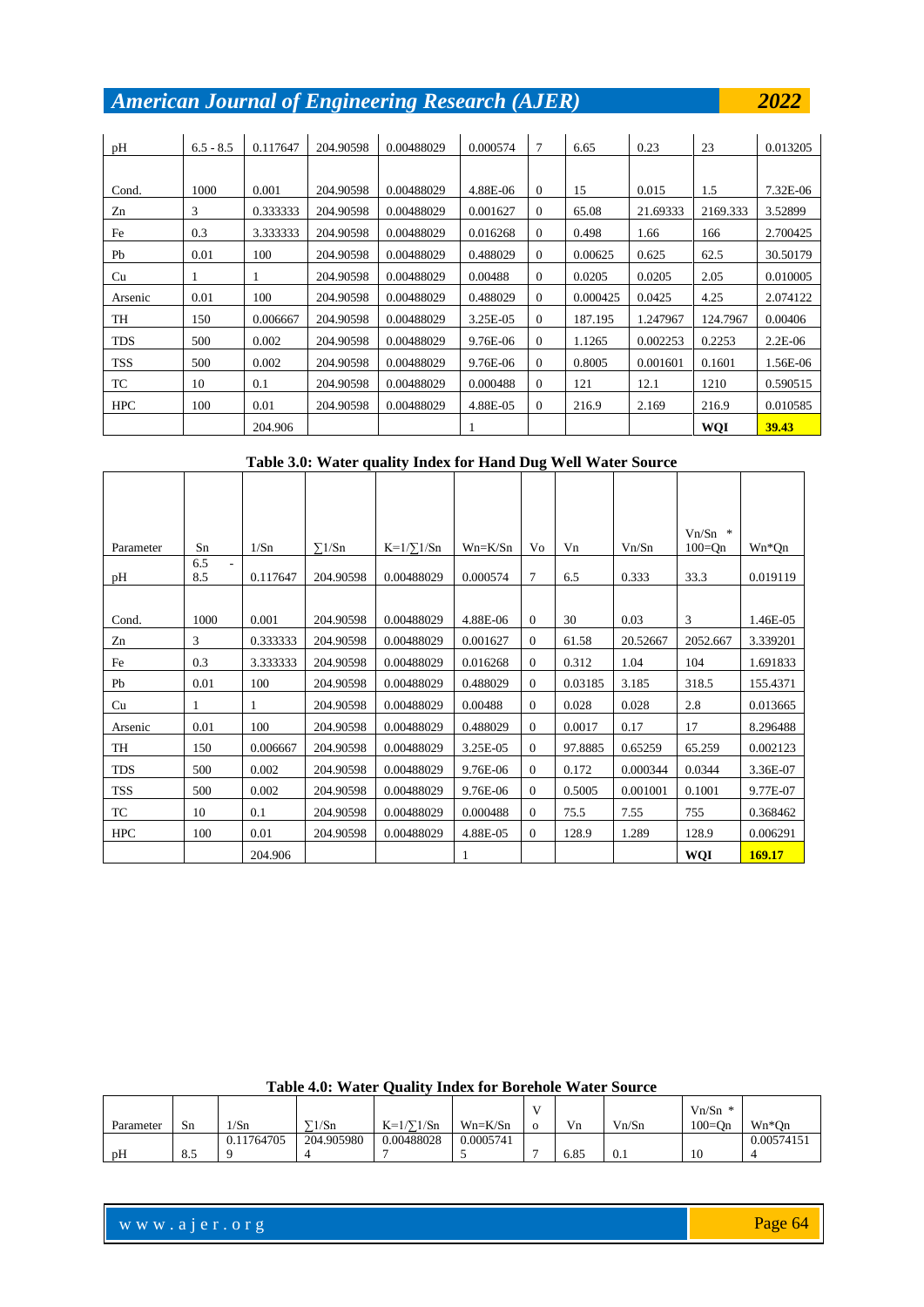|            |      |            | 204.905980 | 0.00488028 | 4.8803E-      |          |              |                |            | 8.78452E-      |
|------------|------|------------|------------|------------|---------------|----------|--------------|----------------|------------|----------------|
| Cond.      | 1000 | 0.001      | 4          | 7          | 06            | $\Omega$ | 18           | 0.018          | 1.8        | 06             |
|            |      | 0.33333333 | 204.905980 | 0.00488028 | 0.0016267     |          | 72.53        | 24.1783333     | 2417.83    | 3.93324022     |
| Zn         | 3    | 3          | 4          | 7          | 6             | $\Omega$ | 5            | 3              | 3          | 5              |
|            |      | 3.33333333 | 204.905980 | 0.00488028 | 0.0162676     |          |              | 2.07666666     | 207.666    | 3.37824313     |
| Fe         | 0.3  | 3          | 4          | 7          | 2             | $\theta$ | 0.623        | 7              | 7          | 8              |
|            |      |            | 204.905980 | 0.00488028 |               |          |              |                |            |                |
| Pb         | 0.01 | 100        | 4          | 7          | 0.4880287     | $\Omega$ | $\mathbf{0}$ | $\overline{0}$ | $\theta$   | $\overline{0}$ |
|            |      |            | 204.905980 | 0.00488028 | 0.0048802     |          |              |                |            |                |
| Cu         |      |            | 4          | 7          | 9             | $\Omega$ | $\Omega$     | $\Omega$       | $\Omega$   | $\overline{0}$ |
|            |      |            | 204.905980 | 0.00488028 |               |          |              |                |            |                |
| Arsenic    | 0.01 | 100        | 4          | 7          | 0.4880287     | $\Omega$ | $\Omega$     | $\Omega$       | $\Omega$   | $\overline{0}$ |
|            |      | 0.00666666 | 204.905980 | 0.00488028 | 3.2535E-      |          | 212.9        | 1.41946666     | 141.946    |                |
| TH         | 150  |            | 4          | 7          | 05            | $\theta$ | 2            | 7              | 7          | 0.00461827     |
|            |      |            | 204.905980 | 0.00488028 | 9.7606E-      |          | 0.355        |                |            | 6.93977E-      |
| <b>TDS</b> | 500  | 0.002      | 4          | 7          | 06            | $\theta$ | 5            | 0.000711       | 0.0711     | 07             |
|            |      |            | 204.905980 | 0.00488028 | 9.7606E-      |          |              |                |            | 2.63536E-      |
| <b>TSS</b> | 500  | 0.002      | 4          | 7          | 06            | $\Omega$ | 0.135        | 0.00027        | 0.027      | 07             |
|            |      |            | 204.905980 | 0.00488028 | 0.0004880     |          |              |                |            | 0.25865521     |
| <b>TC</b>  | 10   | 0.1        | 4          | 7          | $\mathcal{F}$ | $\theta$ | 53           | 5.3            | 530        | 3              |
|            |      |            | 204.905980 | 0.00488028 | 4.8803E-      |          |              |                |            | 0.00375782     |
| <b>HPC</b> | 100  | 0.01       | 4          | 7          | 05            | $\Omega$ | 77           | 0.77           | 77         |                |
|            |      | 204.905980 |            |            |               |          |              |                |            |                |
|            |      |            |            |            |               |          |              |                | <b>WQI</b> | 7.58           |

In table 4.0, borehole water source indicated a WQI value of 7.58. It was the best of the three water sources, presenting a better water quality than the stream and hand dug well water sources. The borehole water source showed total hardness, total coliform and Zinc exceeding the acceptable limit. Hardness in water is predominantly caused by metallic ions of calcium and magnesium cations (WHO 2017). It is the measure of the capacity of water to react to soap with hard water requiring more soap to produce lather. According to NSDWQ 2007, just like Zinc, total hardness does not present any health impact. Though total coliform exceeded the acceptable limits, it does not present any significant negative impact on the result of the WQI due to the unit weight calculation. Ojukwu, Chukwu-Okeah and Mmom (2021), Noori (2020). Table 5.0 shows a summary of the WQI status for the three water sources. Hand dug well showed the least water status with "unfit for drinking". This is followed by the stream water source with a status of "good" while borehole water source presented an "excellent" status. WQI shows a single value that describes the water quality status of a given water source. It supports decision making by stakeholders on the actions to take concerning water consumption. Therefore, it is recommended that water sources be treated before consumption to maintain good health condition of users.

## **Table 5.0: Water Quality Index Summary for the Water Sources**

| <b>Water Source</b> | <b>WOI Value</b> | <b>WOI Status</b>  |
|---------------------|------------------|--------------------|
| Stream              | 39.43            | Good               |
| Hand dug Well       | 169.17           | Unfit for drinking |
| <b>Borehole</b>     | 7.58             | Excellent          |

## **IV. CONCLUSION**

The study determined that the borehole water source presented the best water quality in the study area with an excellent WQI status. This was followed by the stream water source and hand dug well with WQI status of good and unfit for drinking respectively. WQI is a description of the water quality of a given water source using a single value to enable effective decision-making concerning water usage. The study therefore recommends treatment of all water sources to an acceptable level before consumption.

#### **REFERENCE**

- [1]. Das K. K., Panigrahi T., Panda R., B., (2012). Occurrence of Fluoride in Ground Water of Patripal Panchayat in Balasore District, Odisha, India. *Journal of Environment (uk),* l.1 (2) 33-39.
- [2]. Gwimbi P., George M., Ramphalile M., (2019). Bacterial contamination of drinking water sources in rural villages of Mohale Basin, Lesotho: exposures through neighbourhood sanitation and hygiene practices. Journal of Environmental Health and Preventive Medicine. 24 (33).
- [3]. Hunter P. R, MacDonald A. M, Carter R. C (2010). Water supply and health. Plos Med 7 (11): el000361.doc10.1371/journal.pmed.1000361.
- [4]. Iganga. C. U., Aneke N. A. G, Ejikeme P.C.N, Nweli E. J (2015). Comparative Analysis and treatment of well water in Ebonyi State Nigeria International Journal of Innovation. Science, Improving&Technology,, 2(1).
- [5]. Iroha I. R., Ude I. U., OkoronkwoC., Ovia K., Okafor C. O. O., Akuma SO. (2020).